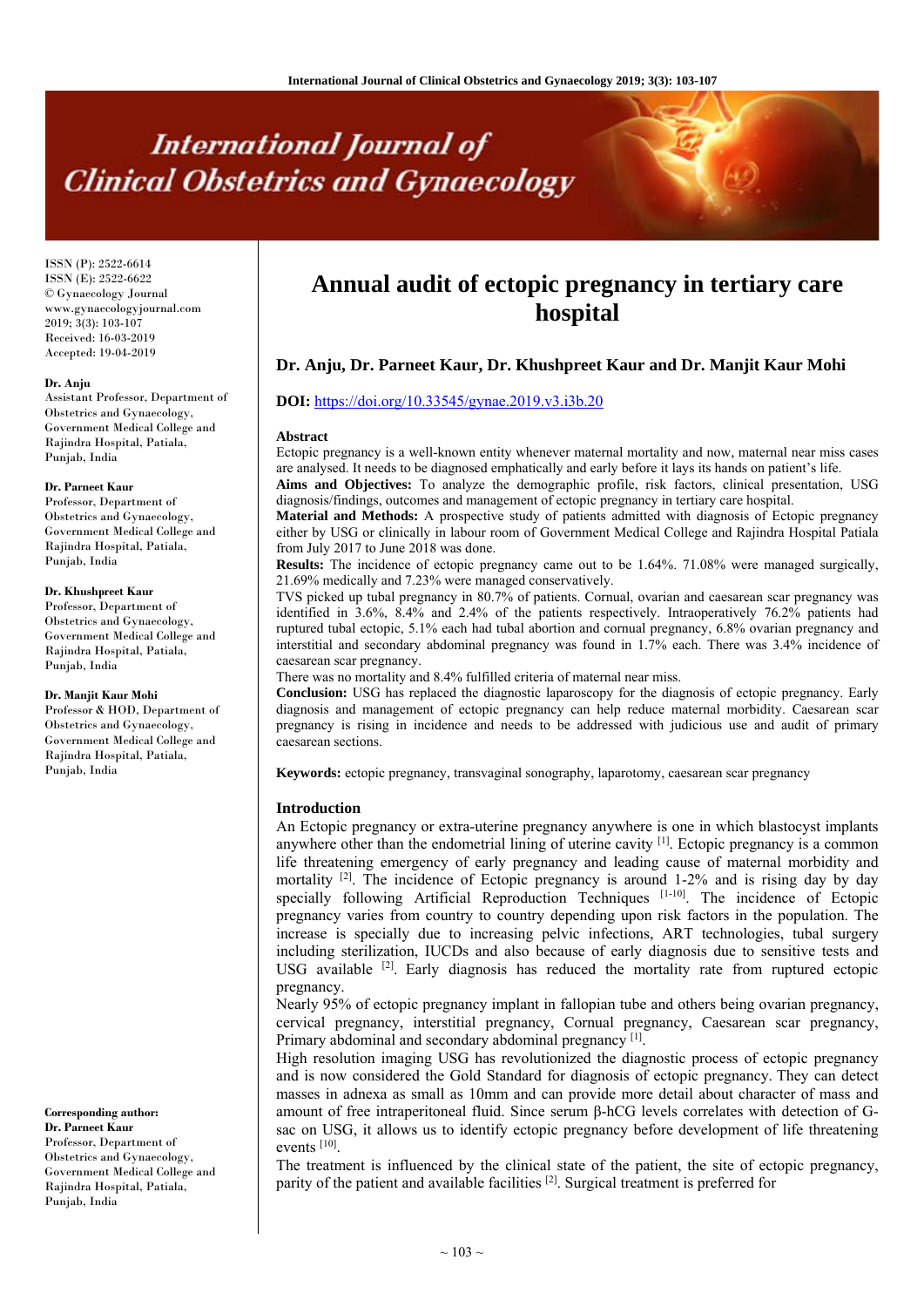haemodynamically unstable patients and conservative management for haemodynamically stable patients.

### **Aims and Objectives**

To analyze the demographic profile, risk factors, clinical presentation, USG diagnosis/findings, outcomes and management of ectopic pregnancy in tertiary care hospital.

# **Material and Methods**

A prospective study of patients admitted with diagnosis of Ectopic pregnancy either ultrasonographically or clinically in labour room of Government Medical College and Rajindra Hospital Patiala from July 2017 to June 2018 was done.

Data was collected and analyzed for age, parity, booked/unbooked, rural/urban, present risk factors, USG findings, clinical presentation, intraoperative findings, blood transfusion given, management and outcome of treatment.

Total number of labour room admissions and deliveries were taken from the department of Obstetrics and Gynaecology and analyzed accordingly. Number of near miss cases was also identified according to GOI guidelines.

#### **Results**

There were total 7497 admissions in labour room during the study period and total number of live births was 5052. Total Ectopic pregnancies reported during this period were 83. The incidence of ectopic pregnancy came out to be 1.64% (16.4 per 1000 live births).

Out of 83, 59 patients underwent surgical management. Other 24 were managed either expectantly or by medical methods. (Table  $No.1$ 

**Table 1:** Showing node of management of patients

| <b>Management of Ectopic Pregnancy</b> | No. of cases | $%$ age |
|----------------------------------------|--------------|---------|
| Surgical                               | 59           | 71.08   |
| Medical                                |              | 21.69   |
| Expectant                              |              | .23     |
| Total cases                            |              | 100     |

Majority of patients i.e. 45.8% were in the age group of 25-30 years. 78.3% of patients were multigravida and primigravida constituted only 21.7%. 96.4% of subjects were unbooked with our institute and 90.4% of the patients were from rural areas. (Table No. 2)

| Table 2: Showing demographic profile |  |  |
|--------------------------------------|--|--|
|--------------------------------------|--|--|

| AGE             | No of patients    | %age |
|-----------------|-------------------|------|
| 20-24           | 27                | 32.5 |
| 25-30           | 38                | 45.8 |
| $31 - 35$       | 12                | 14.5 |
| >35             | 6                 | 7.2  |
|                 | Obstetric history |      |
| G1              | 18                | 21.7 |
| G <sub>2</sub>  | 18                | 21.7 |
| G <sub>3</sub>  | 30                | 36.1 |
| $>\text{G}3$    | 17                | 20.5 |
| Booked          | 3                 | 3.6  |
| Unbooked        | 80                | 96.4 |
| Rural           | 75                | 90.4 |
| Urban           | 8                 | 9.6  |
| Previous NVD    | 46                | 55.4 |
| <b>LSCS</b>     | 16                | 19.2 |
| <b>ABORTION</b> | 4                 | 4.8  |

39.6% patients had previous surgery as risk factor including previous ectopic pregnancy, 26.5% patients had PID as risk factor and contraceptive devices constituted 8.4%. Infertility (primary or secondary) was risk factor in 15.6% of patients. Genital tuberculosis was another risk factor in 9.6% of patients. (Table No.3)

| <b>Table 3:</b> Showing various risk factors |  |  |  |
|----------------------------------------------|--|--|--|
|----------------------------------------------|--|--|--|

| <b>Risk factor</b>          | No of patients | %age |
|-----------------------------|----------------|------|
| Previous Ectopic            |                | 7.2  |
| Previous Surgery -          |                |      |
| D & C/ MTP pill intake      | 3              | 3.6  |
| H/O MROP                    |                | 1.2  |
| <b>Tubal Ligation</b>       | 3              | 3.6  |
| Previous C-Section          | 16             | 19.2 |
| Tubal Recanalization        |                | 1.2  |
| Other Surgeries             | 3              | 3.6  |
| Contraception(IUCD)         |                | 8.4  |
| Infertility                 | 13             | 15.6 |
| Genital Tuberculosis        | 8              | 9.6  |
| Pelvic Inflammatory Disease | 22             | 26.5 |

Most of the patients presented with clinical triad of amenorrhoea, pain and vaginal bleeding. Out of 83 patients 9.6% patient had an amenorrhea of 28 to 34 days, 44.5% patients had amenorrhoea of 35 to 45 days, 42.1% patients had amenorrhoea 50 to 70 days and 3.6% had lactational amenorrhoea. 62.6% presented with acute pain and 49% of patients had fainting attacks. 79.5% patients had reported bleeding per vaginum. Six (7.2%) reported in shock in emergency. Abdominal tenderness, distension and guarding was found in 28.9%, 14.4% and 15.6% of the patients respectively .Uterine size clinically was found to be less than period of amenorrhoea in 15.6% of patients. Cervical motion tenderness could be elicited in 57.8% of patients. Paracentesis was positive in 42% of patients. Palpable adnexal mass was a finding in 71.1% of cases. Urine for pregnancy test was found positive in 95% of patients while in 4 patients it was negative. (Table No.4)

**Table 4:** Distribution according To Clinical Examination

| <b>Clinical findings</b>          | No of patients | %age |
|-----------------------------------|----------------|------|
| <b>Abdominal Tenderness</b>       | 24             | 28.9 |
| <b>Abdominal Distention</b>       |                | 14.4 |
| <b>Adnexal Mass</b>               | 59             | 71 1 |
| <b>Cervical Motion Tenderness</b> |                | 57.8 |
| Shock                             |                |      |

(There were more than one finding in a case)

44.5% of patients had an acute fall in haemoglobin and reported with less than 7 gm%. Out of them, 9.6% patients had less than 4.5 gm% of haemoglobin.

Most of the patients reported with ultrasound reports which were confirmed by departmental ultrasound. On ultrasonography 61.4% of patients had adnexal mass more than 3.5 cm and 31.3% had mass less than 3.5 cm. Extrauterine gestational sac was identified in 80.7% and intraperitoneal fluids in 60.2% patients. Increased flow on Doppler velocimetry was seen in 55.4% of patients. Cornual, ovarian and caesarean scar pregnancy was identified in 3.6%, 8.4% and 2.4% of the patients respectively. There were 3.6% of patients with heterotopic pregnancy and 7.2% had ruptured corpus luteal cyst. (Table No 5)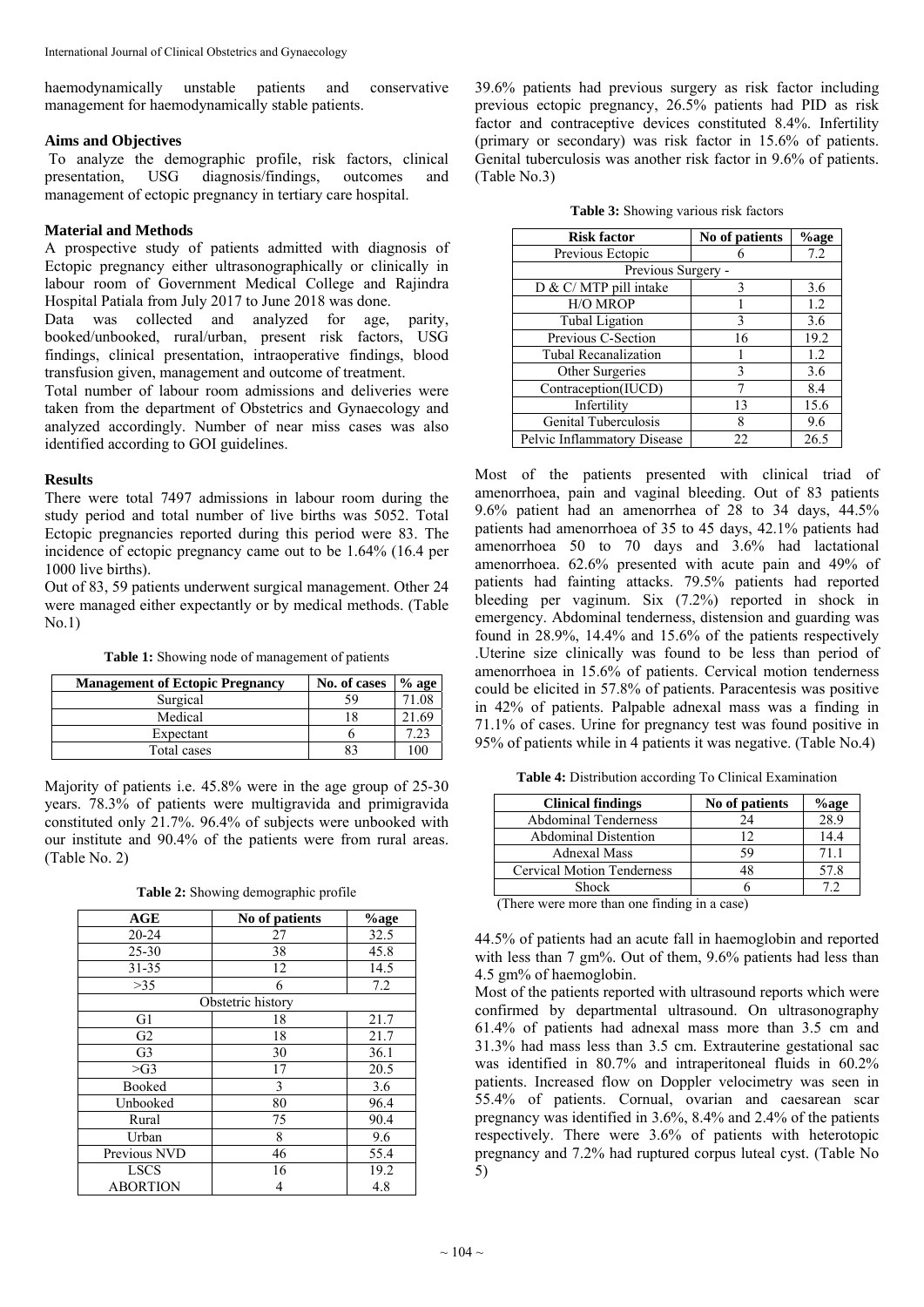| <b>USG Findings</b>                  | No of patients | $%$ age |
|--------------------------------------|----------------|---------|
| Complex adnexal mass-                |                |         |
| >3.5cm                               | 26             | 31.3    |
| $<$ 3.5 $cm$                         | 51             | 61.4    |
| <b>Extrauterine G-sac</b>            | 67             | 80.7    |
| <b>Increased Doppler velocimetry</b> | 46             | 55.4    |
| Intraperitoneal fluid/Hemoperitoneum | 50             | 60.2    |
| Intrauterine pseudo G-sac            | 3              | 3.6     |
| Site of ectopic-                     |                |         |
| Cornual                              | 3              | 3.6     |
| Ovarian                              |                | 8.4     |
| Caesarean scar                       | 2              | 2.4     |
| Heterotypic pregnancy                | 3              | 3.6     |
| Ruptured corpus luteal cyst          | 6              | 7.2     |

Laparotomy was done in 69.8% and in one diagnostic laparoscopy to confirm diagnosis was done before laparotomy. Intraoperatively 76.2% patient had ruptured tubal ectopic, (55.9% were in ampullary region and 20.3% in isthmic region) 5.1% had tubal abortion, previous LSCS scar pregnancy was seen in 3.3% and secondary abdominal pregnancy in 1.7% (Table No 6)

**Table 6:** Laparotomy findings (N=59)

| <b>Site</b>                   | No of patients | %age |
|-------------------------------|----------------|------|
| Interstitial                  |                | 1.7  |
| Ovarian                       |                | 6.8  |
| Ruptured ampullary            | 33             | 55.9 |
| Ruptured isthmic              | 12             | 20.3 |
| Ruptured cornual              |                | 5.1  |
| Tubal abortion/ tubal mole    |                | 5.1  |
| Caesarean scar                |                | 3.4  |
| Secondary abdominal pregnancy |                |      |

Salpingectomy was done 81.3% of the patient with salpingostomy and tubal anastomosis in one each. Salpingectomy with oophorectomy was done in 1.7% of patients. Hysterectomy was done in one patient with secondary abdominal pregnancy (intraligamentary). Concurrent dilatation and curettage was done in 10.1% of patients and contralateral tubal ligation was done in 30.5%. In one patient of interstitial pregnancy repair was done. (Table No 8)

Post-operative complications were as follows:

- Our two patients required ICU admission and five patients needed inotropic support
- Blood transfusion was given in all 59 patients who needed laparotomy. 54% patients required more than 4 unit of PRBC and equal number of FFPs
- 59.3% had febrile morbidity
- Paralytic ileus in 16.9%
- Infections in 18.6%
- DVT in 1.6%

Of the 24 patients who were haemodynamically stable, 6

patients were managed expectantly because beta-hCG was less than 1000 mIU/ml, adnexal mass less than 3.5 cm and no hemoperitoneum was there. Eighteen patients were given injection methotrexate 50 mg/metre square body surface area. 55% responded to single dose without side effects. 38 percent responded to 2 doses and third dose was given in one patient only. None required surgery.

There was no maternal mortality and 8.4% fulfilled criteria of maternal near miss in our study.

# **Discussion**

The incidence of ectopic pregnancy has been rising during past few decades throughout the world. Incidence of ectopic pregnancy in present study came out to be 1.6% which was comparable to study by Samal S *et al.* [2] and Zuber *et al.* [9] Bansal N *et al.* [5] reported a higher incidence of 5% as compared to present study.

Majority of woman in our study belonged to age group 25 to 30 years followed by 20 to 24 years as in other studies  $[2, 3, 4, 5, 10]$ .

Though Bansal N *et al.* reported higher incidence in nulliparas and attributed it to early unintended pregnancy using MTP pills (medical abortion pill) predisposing them to having ectopic gestation in future pregnancies <sup>[5]</sup>. In present study 39.6% of patients had previous surgery as risk factor, be it previous lower segment caesarean section, previous one or 2 abortions or previous tubal surgery (repeat ectopic or tubectomy/sterilization) which was reported by other studies as well [2, 3, 4, 6].

Next most important factor for ectopic pregnancy was PID (pelvic inflammatory disease} 26.5% and infertility 15.6%. Zuber *et al.* reported a similar incidence proving that PID causes damage to tubal mucosa and peritubal adhesions leads to entrapment of fertilised ovum. The association of infertility with PID, with tubal pathology, with genital tuberculosis and finally its association with ectopic pregnancy are self-explanatory.

Most of the patients presented with classical triad of symptoms of amenorrhoea, pain and vaginal bleeding. 86.6% of patients had amenorrhoea of 35 to 70 days <sup>[3, 6, 8, 10]</sup>. 62.6% presented with acute pain and 79.5% had reported with bleeding on P/V. Similar results were reported by Zuber *et al,* Tahima S *et al,* Bansal N *et al,* Samal S *et al.* Other authors reported 18.6% of cases without any symptoms and signs  $[2, 4]$ . Palpable adnexal mass was finding in 71.1% of cases which is comparable to other studies.

44.5% of patients had acute fall in haemoglobin and reported with less than 7gm and 9.6% of patients have <4.5gm haemoglobin. At the time of admission during the study, some of the patients reported with ultrasound reports and some were subjected to ultrasound specially. TVS findings of USG are tabulated below. TVS has now become a gold standard for diagnosis of ectopic pregnancy  $[2, 6, 8, 11]$ . Ruptured tubal pregnancies are the commonest presentation. Ampulla of tube being the most common site of rupture in most of the studies. (Table No7)

**Table 7:** Comparison between sites of Ectopic Pregnancy

| <b>Site</b>              | Zuber I et al. | Samal S et al. | Bondada SC et al.   Shetty VH et al.   Bansal N et al. |    |      | <b>Present Study</b> |
|--------------------------|----------------|----------------|--------------------------------------------------------|----|------|----------------------|
| Tubal-                   |                |                |                                                        |    |      |                      |
| Ampullary                | 45.2           | 66.6           | 40                                                     | 76 | 54.9 | 55.9                 |
| Isthmic                  |                | 18.5           | 22.2                                                   | 12 | 19.8 | 20.3                 |
| Fimbrial                 |                | 12.5           | 11.1                                                   |    | 13.3 |                      |
| Interstitial             |                | 1.85           | 2.2                                                    |    | 8.9  | 1.7                  |
| Ovarian                  |                |                | 4.4                                                    |    | 2.97 | 6.8                  |
| <b>Tubal Abortion</b>    |                | 38.8           |                                                        |    |      | 5.1                  |
| Secondary Abdominal      |                |                |                                                        |    |      | 1.7                  |
| Caesarean scar pregnancy |                |                |                                                        |    |      | 3.4                  |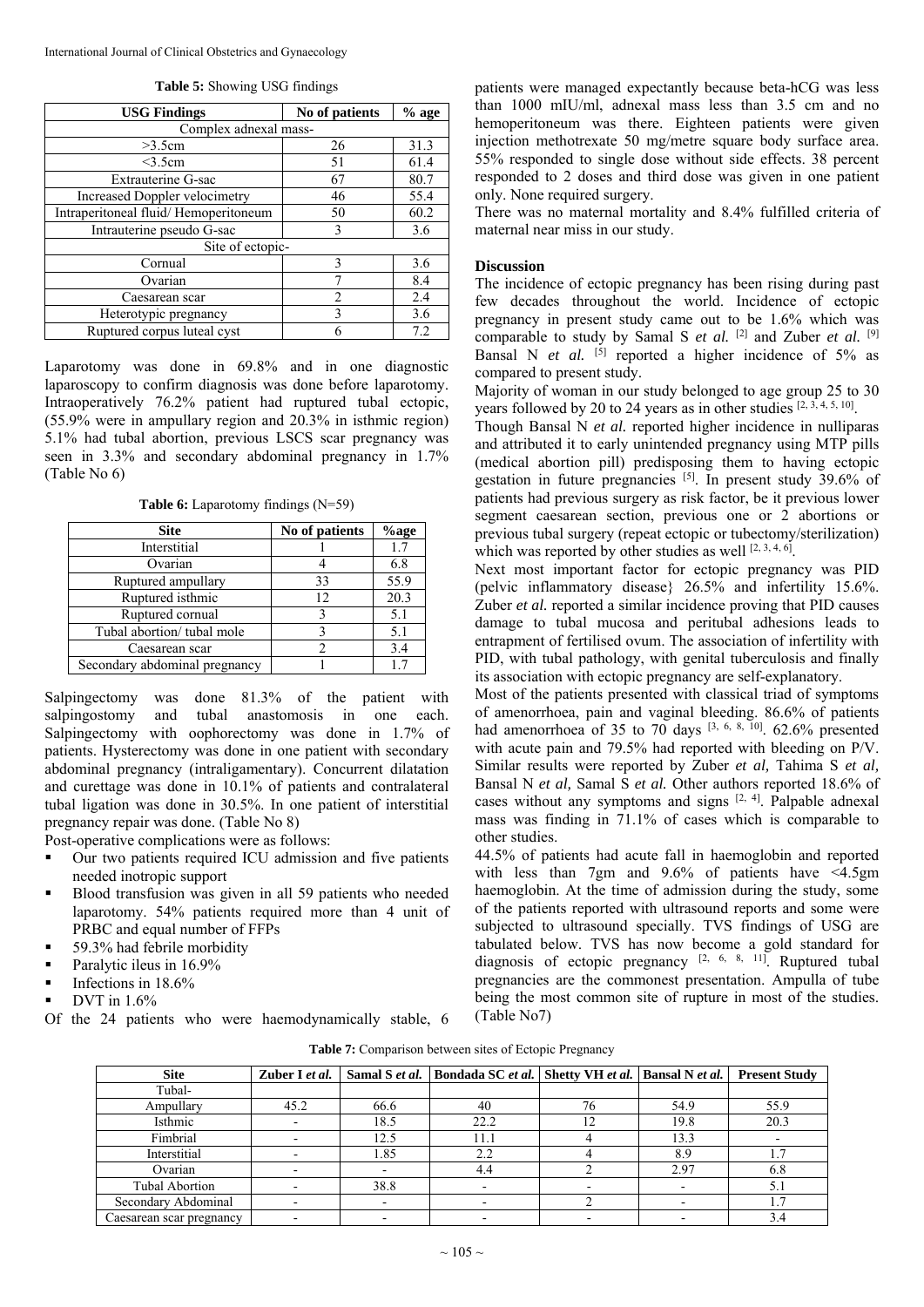Caesarean scar pregnancy is also on the rise and the incidence in our study came out to be 3.4% but it's been reported as 6.1% by Seow KM <sup>[12]</sup>. We managed them by doing suction evacuation as elective surgery in Gynae OT but because of torrential haemorrhage which was not controlled by conservative measures and balloon tamponade, laparotomy had to be resorted to. We excised the ectopic sac and repair of uterine wall was done and hysterectomy was averted.

Laparotomy is the treatment of choice in most patients who reported with adnexal mass more than 3.5cm, with acute fall in haemoglobin with hemoperitoneum and unstable haemodynamic status. 71.1% of patients in our study required laparotomy of which 81.3% of patients underwent unilateral salpingectomy, in 30.5% contralateral tubal ligation was done. We did a comparison with other studies shown in Table No 8.

| <b>Treatment Modality</b>    |       | Samal S et al.   Zuber I et al. | Shetty VH et al. | Bondada SC et al. | Bansal N et al. | <b>Present Study</b> |
|------------------------------|-------|---------------------------------|------------------|-------------------|-----------------|----------------------|
| Unilateral salpingectomy     | 90.74 | 40.4                            | 90               | 53.80             | 86.63           | 81.3                 |
| Salpingostomy                |       |                                 |                  |                   |                 |                      |
| Tubal reanastomosis          | 7.41  |                                 |                  |                   |                 |                      |
| Salpingo-opherectomy         |       |                                 |                  | 11.10             | 3.46            | 1.6                  |
| Contralateral tubal ligation |       |                                 |                  | 15.5              |                 | 30.5                 |
| Concurrent D and C           |       |                                 |                  |                   |                 | 10.1                 |
| Cornual repair               |       |                                 |                  |                   | a c             |                      |

In our study, one patient a grand multigravida presented 14 weeks pregnancy with acute pain abdomen with USG report of 14weeks viable cornual pregnancy with free fluid in pelvis. On laparotomy, it was broad ligament pregnancy with viable foetus of 14 weeks with placenta developing in right adnexa. Hysterectomy was done in this case because of catastrophic haemorrhage from placental attachments.

Postoperatively febrile morbidity was most commonly seen followed by paralytic ileus and urinary tract infection. Expectant management of ectopic pregnancy is another method of choice in management where patients are haemodynamically stable and β-hCG levels less than 1000 mIU/ml, adnexal mass <3.5cm with no free fluid in cul de sac and Morrison's pouch. In our study, we had six patients who were managed expectantly.

Medical management of ectopic pregnancy is one of the safe and effective alternatives to surgery in stable patients [7]. In our study of 83 patients, 59 were dealt surgically and 18 patients were managed medically because they were haemodynamically stable, had  $\beta$ -hCG <5000 mIU/ml with adnexal mass <3.5 cm with no hemoperitoneum.

55% responded to single dose of Injection methotrexate with minimum side effects and 38% responded to two doses but none required surgery. Hospital stay was shorter as compared to surgical management.

Some patients responded to two doses and some responded to 3rd dose, but none required surgery. Hospital stay was shorter less than 7 days. Megenthal MC *et al.* also reported comparable outcome for both single dose and double dose  $[13]$ .

There was no mortality reported during the study but we had 7 cases of near miss mortality because we could save them although they reported late in emergency. Delayed reporting is explained by the fact that patients seek antenatal care after first trimester or late in the first trimester, so the damage has already been done. Therefore, need for early registration of pregnancy is to be stressed.

Ideally prenatal counselling should also gain importance to recognize patients at higher risk of ectopic pregnancy and it should be offered to all women in the reproductive age group. Stressing upon need for early medical intervention is the need of the hour.

The shift to ultrasonography from laparoscopy which was earlier gold standard for diagnosis is clear as USG being noninvasive, high resolution, advanced technology in diagnosing ectopic pregnancy. So to prevent delay anymore, USG should be available at the primary level of care.

# **Conclusion**

- Timely diagnosis and management of early ectopic pregnancy can reduce the maternal mortality and morbidity. Transvaginal USG and β-hCG assays have almost eliminated the role of paracentesis/ culdocentesis and laparoscopy.
- Surgical management is still the appropriate intervention when it comes to haemodynamically unstable patients.
- There is need to reduce primary caesarean to prevent scar pregnancies which have a higher morbidity.

# **References**

- 1. Barbara L, Hoffman John O, Schorge Karen D, Bradshaw Lisa M, Halvorson Joseph I, Schaffer Marlene M. Corton. Williams Gynecology, 3e. McGraw-Hill Education, USA, 2016, 161.
- 2. Samal S, Pallavee P, Ghose S. A Anita. An audit of ectopic pregnancy in a tertiary care hospital. Int J Pharm Biol Sci. 2016; 6(4):72-77.
- 3. RC (Karki) L, Pradhan B, Duwa S. Annual Analysis of Ectopic Pregnancy in Tertiary Care Hospital. PMJN. 2011; 11(8):5-8.
- 4. Bondada SC, Malathi T. Clinical Perspective of Ectopic Pregnancy in a Tertiary Care Hospital in Karnataka, India. International Journal of Science and Research (IJSR). 2017; 6(7):325-327. doi:10.21275/art20175066
- 5. Bansal N, Nanda A, Gupta V. Profile of Ectopic Pregnancy in Tertiary Level Hospital in Uttarakhand, India. Open Journal of Obstetrics and Gynecology. 2015; 5:185-91.
- 6. Tahmina S, Daniel M, Solomon P. Clinical Analysis of Ectopic Pregnancies in a Tertiary Care Centre in Southern India: A Six-Year Retrospective Study. J Clin Diagn Res. 2016; 10(10):QC13-QC16.
- 7. Shetty VH, Gowda S, Muralidhar L. Role of ultrasonography in diagnosis of ectopic pregnancy with clinical analysis and management in tertiary care hospital. J Obstet Gynaecol India. 2014; 64(5):354-7.
- 8. Anuradha J. A Prospective Study on Maternal Near Miss Cases at a Tertiary Care Hospital in Visakhapatnam." IOSR Journal of Dental and Medical Sciences (IOSR-JDMS), 2017, 31-35.
- 9. Zuber I, Chaurasia V. Spectrum of ectopic pregnancy in tertiary care centre. Int J Reprod Contracept Obstet Gynecol. 2018; 7:1435-9.
- 10. Bignardi T, Alhamdan D, Condous G. Is Ultrasound the